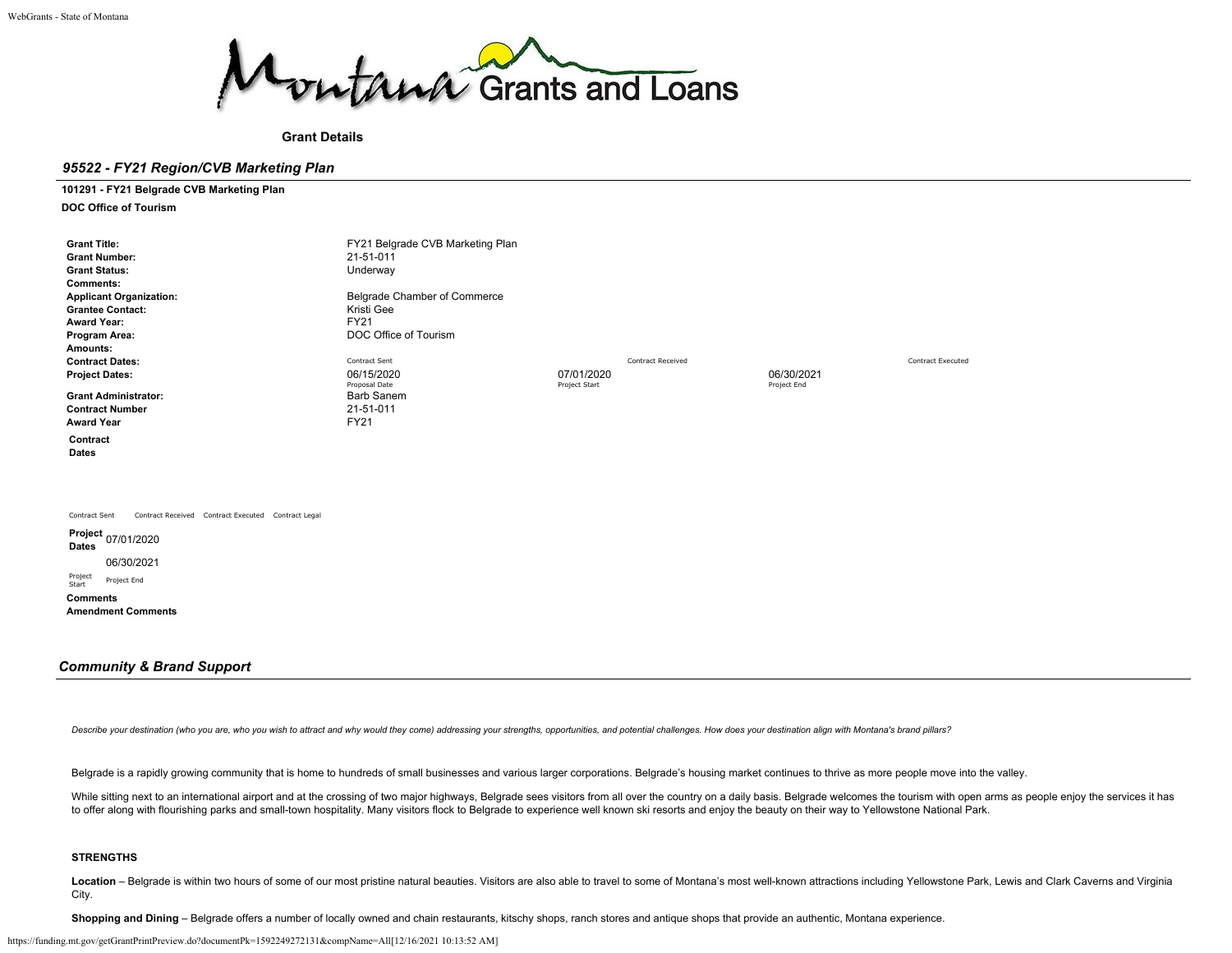Parks & Events - Our growing community is home to two major parks and seven smaller neighborhood parks. Lewis & Clark Park is located just off of main street and includes a splash park and multiple picnic shelters. In the & Clark Park is also home to Fall Festival; Belgrade's largest event. Fall Festival attracts between 5,000-7,000 people every year and we are continuingly working to increase the number of out of state visitors to particip

Travel Services - Bozeman International Airport offers 21 direct flights to Bozeman from maior cities across the country and it is the busiest airport in the state of Montana. Belgrade serves as a great first stop when arr due to its proximity to the airport.

Yellowstone National Park - Belgrade is located within 90 miles of Yellowstone National Park, one of the most popular national parks in the United States. The park attracts visitors from all over the world to experience it geysers, hiking, camping and other natural beauties in the summer and winter months.

Year-Round Recreation- Belgrade is a hub for visitors travelling to Big Sky Resort, fly fishing on the Madison River, white water rafting and kayaking on the Gallatin River and accessing the extensive trail systems within Country Montana. We are 40 minutes from two major ski areas and access to thousands of miles of snowmobiling, cross country skiing and snowshoeing.

Lodging Establishments - Belgrade houses 325 hotel / motel rooms along with a handful privately owned vacation rentals who offer a comfortable place to spend the night along their destination route.

#### **CHALLENGES**

Belgrade is not a stand-alone Montana destination for most visitors. One of the biggest challenges lies in letting the visitors know that we exist and have amenities to serve their needs. We continue to struggle with Googl directing people through town instead of around it.

Due to the COVID-19 pandemic, we feel that the previous challenges will be even greater. People will not be traveling as much this coming summer, therefore we will need to make sure that those who do travel or those who ar researching their travel destinations for summer of 2021 know that Belgrade can be a part of their travel itinerary. Our largest community event, Fall Festival which was just starting to draw out of state visitors, is in j likelyhood of us being able to have the event is low, therefore we will not be able to draw travelers to Belgrade in the fall.

Because of the pandemic, we cut our already small budget to the bone. This creates a challenge because we will not be able to put the funds we were hoping to into our digital and social media marketing segments. Therefore, not be reaching as many people to put Belgrade in front of them.

#### **MONTANA BRAND PILLARS**

Unspoiled Nature - Belgrade is settled in the heart of the Gallatin Valley. Regardless of the direction one looks, the city is surrounded by mountain ranges; The Bridgers, The Spanish Peaks, and the Tobacco Roots. Belgrade the cusp of wide-open farm lands, which offer an additional scene to the snowcapped mountains.

Vibrant and Charming Small Towns - Belgrade is a vibrant, charming small town. There are shops, parks, picnic areas, farm and ranch stores, recreation and a quaint downtown. With lovely landscapes and smiles on every corne the town is warm and welcoming to all travelers and locals alike.

Breathtaking Experiences by Day - Yellowstone Country Montana offers a number of outdoor recreation adventures and historic draws for visitors. Whether it's a day hike to a mountain lake, guided fishing expedition, experie day on the slopes of the Bridger Bowl Ski Area or a trip to the Lewis and Clark Caverns, there will never be a dull day when visiting Belgrade, Montana.

Belgrade continues to inspire natives and travelers to get out and enjoy some of natures most precious gems. Whether you ski in the winter, hike in the summer, or fall somewhere in the middle, Belgrade has something for ev Between adventures, travelers feel free to call Belgrade home for the evening and enjoy the homestyle welcome of hotels and rentals.

#### **Describe your destination.**

We will have captivating creatives for our Digital Marketing campaign to inspire the visitor to choose to stay in Belgrade while they are visiting the area. We will also highlight how close Belgrade is to many "must see" a things to do, including Yellowstone National Park, Lewis & Clark Caverns, top notch ski resorts, hiking, snowmobiling and cross country skiing. When the visitor researches Belgrade, they will see our accomodations are seco with clean and friendly hotels, a variety of restaurants and all the services they need.

### **Optional: Include attachments here**

*a. Define your target markets (demographic, geopgraphic and psychographic).*

1. 35-65+ years old, outdoor enthusiasts, outdoor adventurer, travelers and adventurer seekers, family adventurers, and winter enthusiasts

- 2. Out of State Drive Markets
	- o Spokane, WA/CDA, ID
	- Boise/Idaho Falls, ID
	- Calgary, AB Canada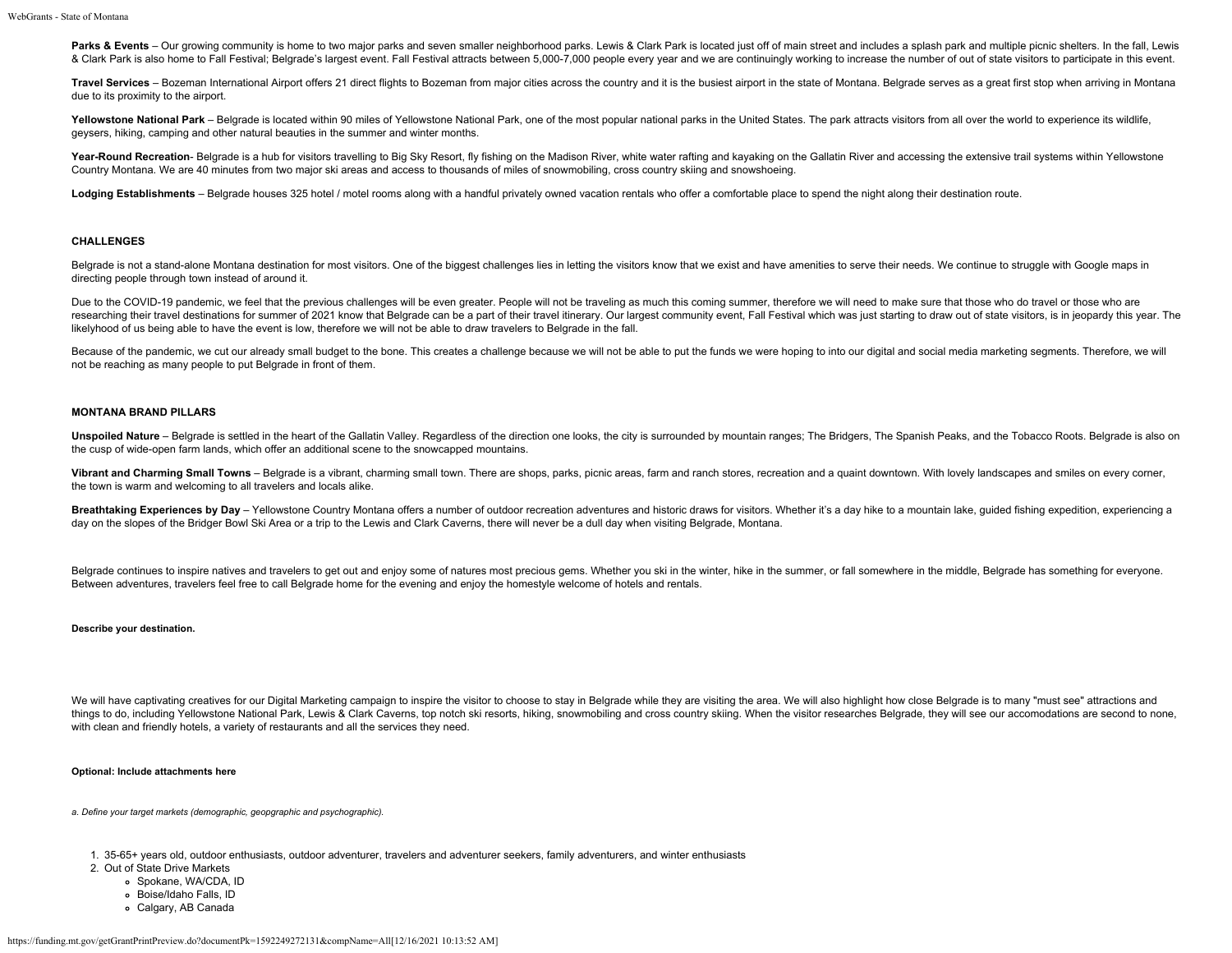WebGrants - State of Montana

- 3. In State Drive Markets (if allowed)
	- Billings
	- Missoula
	- o Kalispell
	- Butte/Helena
	-

*b. What are your emerging markets?*

- 1. New York, NY
- 2. Atlanta, GA
- 3. Nashville, TN

#### **Optional: Include attachments here.**

*c. What research supports your target marketing?*

With the COVID-19 pandemic, we know from hearing about the statistics coming from the airline industry that flight travel will be very slow. That infuenced our decision to market in state and to drive markets.

- 1. Data from the State of Montana and ITRR
- 2. Past marketing campaigns from Hagadone Media Group
	- Facebook Ads
		- 1. The past couple years, we have gathered data from our Facebook Ads showing what target markets and demographics are more likely to travel to the Belgrade area.
	- Display Advertising
		- 1. GeoFence campaign
			- We collect data from our previous campaigns showing what direct flights where most popular and interacted with our ads.
		- 2. Retargeting campaign
		- 3. Airport Data
			- With new flights every year, we see where we have opportunity for new markets to target.

Our goal is to promote Belgrade to travelers and let them know about our great hotels and restaurants and that we offer the services that they need. We will put together a smart digital marketing plan with captivating crea travelers to Belgrade. Since Belgrade is within hours of many great Montana sites, we are asking travelers to make Belgrade their "base camp". Go enjoy sites, stay in our hotels, eat in our restaurants and use our services.

*a. In what types of co-ops with MTOT would you like to participate?*

The Belgrade CVB would like to participate in the Joint Venture programs that allow for Facebook Advertising and Display/GeoFencing campaigns. With a limited budget, we feel these platforms allow for smaller budgets to rea targeted demographics showcasing our beautiful, untouched outdoor adventure opportunities.

#### **Optional: Include attachment here.**

*b. In what other types of co-ops would you like to participate? (Regions/CVBs, etc.)*

We would be interested in social media and digital marketing joint ventures.

*c. What types of co-ops have you done in the past? Were they successful - why or why not?*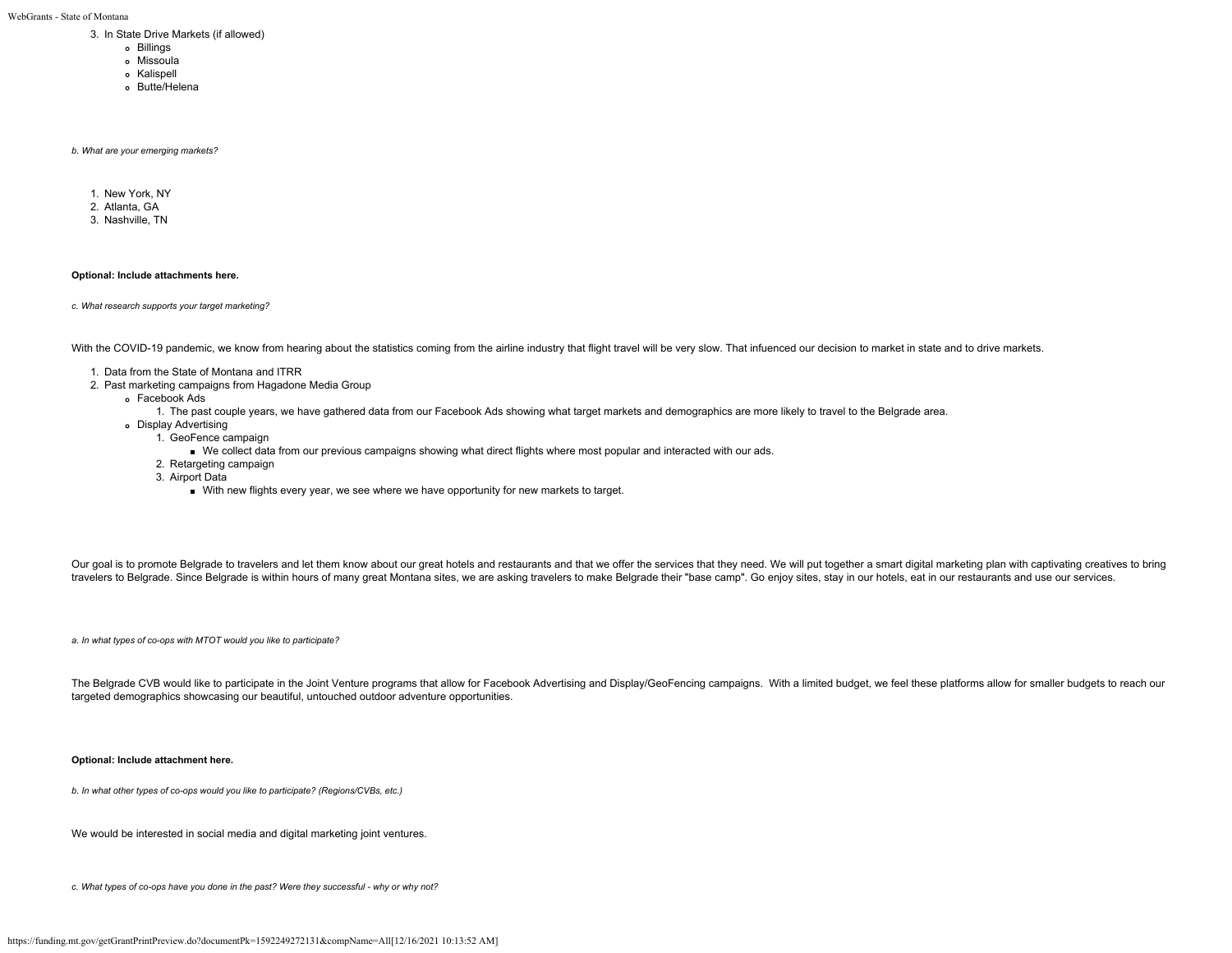We have not participated in Joint Ventures in a couple of years. We don't feel like any of the JV programs would benefit our marketing and these packages are too expensive for a CVB with a smaller budget and don't allow fo marketing to get our message to the right audience.

**Optional: Include attachments here.**

**Optional: Include attachments here.**

**Optional: Include attachment here:**

## *Marketing Segment, Method & Budget*

| <b>Marketing</b><br>Segment | <b>Marketing</b><br>Method           | Describe your<br>method.                                                                                                                                                                                                                                                                                                                                                                                                                                                                                                                                                                                                                                                                                                                                                                                                                                                                 | Provide supporting research/statistics.                                                                                                                                                                                                                                                                                                                                                                                                                                                                                                | How do you<br>plan to<br>measure<br>success?                                                                                                                                                                                                                                                                                                                                                                                                                                | Provide a brief<br>rationale for this<br>method.                                                                                                                                                                                                                                                                                                                                                                                                                                                                                                                                                                                                                                                                                                                                                                                     | <b>Estimated</b><br>budget<br>for<br>method. | <b>Marketing</b><br>Method<br>Evaluation                                                                                                                                                                                                                                                                                                                                                                                                                                                                                                                                                                                                                                               | Add'l<br><b>Attchmnt</b>                                                         |
|-----------------------------|--------------------------------------|------------------------------------------------------------------------------------------------------------------------------------------------------------------------------------------------------------------------------------------------------------------------------------------------------------------------------------------------------------------------------------------------------------------------------------------------------------------------------------------------------------------------------------------------------------------------------------------------------------------------------------------------------------------------------------------------------------------------------------------------------------------------------------------------------------------------------------------------------------------------------------------|----------------------------------------------------------------------------------------------------------------------------------------------------------------------------------------------------------------------------------------------------------------------------------------------------------------------------------------------------------------------------------------------------------------------------------------------------------------------------------------------------------------------------------------|-----------------------------------------------------------------------------------------------------------------------------------------------------------------------------------------------------------------------------------------------------------------------------------------------------------------------------------------------------------------------------------------------------------------------------------------------------------------------------|--------------------------------------------------------------------------------------------------------------------------------------------------------------------------------------------------------------------------------------------------------------------------------------------------------------------------------------------------------------------------------------------------------------------------------------------------------------------------------------------------------------------------------------------------------------------------------------------------------------------------------------------------------------------------------------------------------------------------------------------------------------------------------------------------------------------------------------|----------------------------------------------|----------------------------------------------------------------------------------------------------------------------------------------------------------------------------------------------------------------------------------------------------------------------------------------------------------------------------------------------------------------------------------------------------------------------------------------------------------------------------------------------------------------------------------------------------------------------------------------------------------------------------------------------------------------------------------------|----------------------------------------------------------------------------------|
| Consumer                    | <b>Online/Digital</b><br>Advertising | <b>Using</b><br>Digital/Display ads<br>we will target<br>tourist searching<br>for specific<br>keywords or<br>visiting website<br>pages associated<br>with tourism or<br>specific activities.<br>The objective is to<br>target and inspire<br>travelers that are<br>researching places<br>to go or<br>activities to do with<br>display ads on<br>national websites<br>such as<br>weather.com,<br>espn.com, or<br>cnn.com for<br>example. We will<br>also use display<br>ads to retarget any<br>users who have<br>visited the<br><b>Belgrade CVB</b><br>website.<br>Due to COVID-19<br>our budget and<br>strategies have<br>been changing.<br>We are looking at<br>targeting the<br>majority of our<br>budgets to instate<br>and drive markets<br>out of state<br>(Spokane/CDA, S.<br>Idaho, N.<br>Wyoming). With<br>restrictions on out<br>of state visitors, we<br>feel our dollars will | We use mulitple sources of research and data points to make decisions on where and who to market to.<br>With the help of the State of Montana and ITRR, we have data points to use. We also look at past<br>campaigns and are able to see data on what locations are emerging, creatives that are more effective, and<br>other metrics to view success.<br>ITRR   https://itrr.umt.edu/<br>https://marketmt.com/Portals/129/shared/RegionsCVBs/Resource%20Page/ITRRResearch%20Additional%20Resources.pdf?<br>ver=2020-02-20-072656-787 | We will<br>measure<br>success<br>through Key<br>Performance<br>Indicators,<br>(KPI's), such<br>as number of<br><b>impressions</b><br>served,<br>clicks to the<br>Belgrade<br>website,<br>Click<br>Through<br>Rates.<br><b>Driving traff</b><br>and creating<br>awareness<br>around<br>Belgrade is<br>important for<br>the overall<br>success of<br>our<br>campaigns.<br>We want to<br>see<br>1,000,000<br><b>impressions</b><br>9,000 clicks<br>and a .90%<br>click through | Digital marketing allows<br>us to promote Belgrade<br>and get our message in<br>front of the right visitor at<br>the right time. We are<br>able to target actions a<br>visitor takes suchs as<br>specific keywords they<br>research or content they<br>read related to tourism<br>and travel. Using<br>digital marketing, we can<br>also target specific<br>businesses or locations<br>such as hotels or airlines<br>to capture visitors and<br>get our message in front<br>of them. By providing<br>graphics and<br>creatives showcasing<br>Belgrade and all there is<br>to do, we are able to<br>sway them to visit the<br>Belgrade area. We will<br>also retarget any user<br>that lands on the<br>Belgrade website. This<br>is a powerful tool to keep<br>our brand in front of a<br>visitor that has<br>already heard about us. | \$10,500.00                                  | Yes, our<br>campaign was<br>successful. We<br>had 4.65M<br>impressions,<br>24,868 clicks to<br>the website and<br>a .53% click<br>through<br>rate.The<br>campaign ran in<br>the direct flight<br>markets as well<br>as the targeted<br>drive markets.<br>As we continue<br>to market to the<br>direct flight<br>markets, we are<br>seeing more<br>brand<br>awareness with<br>each year.<br>This method<br>has been<br>successful for<br>our campaigns<br>over the last<br>couple of years<br>we will continue<br>this method in<br>the future. For<br>us, with a<br>limited budget,<br>we feel this is<br>the best bang<br>for our buck to<br>aet our<br>messaging in<br>front of many | Belgrade<br>Display<br>Campaign<br>Lifetime<br>Report (1)<br>(1). <sub>pdf</sub> |

https://funding.mt.gov/getGrantPrintPreview.do?documentPk=1592249272131&compName=All[12/16/2021 10:13:52 AM]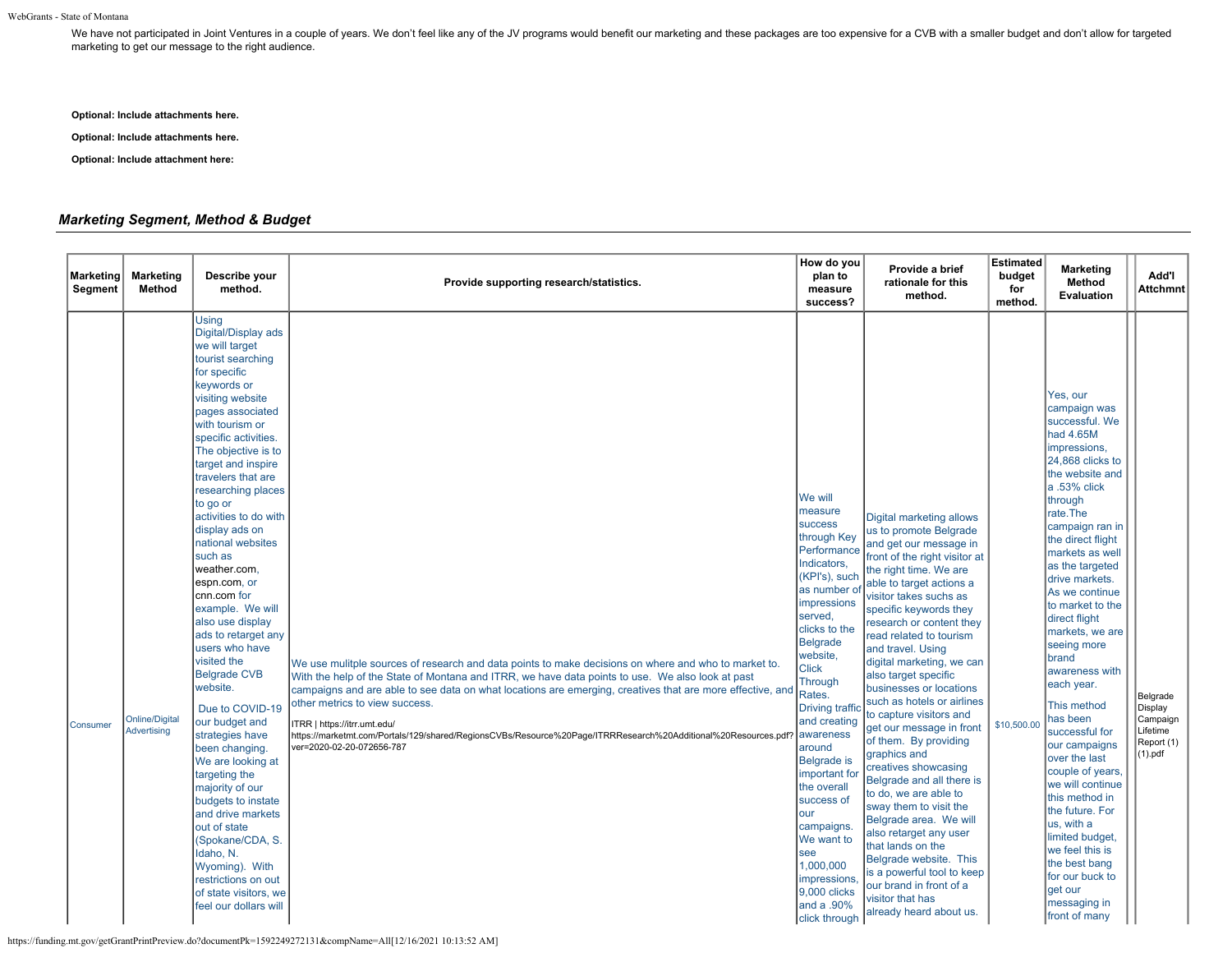|          |                     | best be spent<br>targeting Montana<br>families and<br>outdoor<br>enthusiasts looking<br>for areas to<br>explore that are<br>closer to home.<br>With an unstable<br>economy, visitors<br>will be more likely<br>to spend less on<br>vacations that are<br>closer to home.                                                                                                                                                                                                                                                                                                                                                                                                                                                                                                                                                                                                                                                                       |                                                                                                                                                                                                                                                                                                                                                                                                                                                                                                                                                                                                                                                                                                                                                                                                                           | rate.                                                                                                                                                                                                                                                                         |                                                                                                                                                                                                                                                                                                                                                                                                                                                                                                                                                                                                     |            | potential<br>visitors. It does<br>not cost as<br>much as print<br>ads and our<br>budget does not<br>allow for<br>billboards or<br>commericals.                                                                                                                                                                                                                                                                                                                                                                                                                                                                                                                                                                                                    |                                                                     |
|----------|---------------------|------------------------------------------------------------------------------------------------------------------------------------------------------------------------------------------------------------------------------------------------------------------------------------------------------------------------------------------------------------------------------------------------------------------------------------------------------------------------------------------------------------------------------------------------------------------------------------------------------------------------------------------------------------------------------------------------------------------------------------------------------------------------------------------------------------------------------------------------------------------------------------------------------------------------------------------------|---------------------------------------------------------------------------------------------------------------------------------------------------------------------------------------------------------------------------------------------------------------------------------------------------------------------------------------------------------------------------------------------------------------------------------------------------------------------------------------------------------------------------------------------------------------------------------------------------------------------------------------------------------------------------------------------------------------------------------------------------------------------------------------------------------------------------|-------------------------------------------------------------------------------------------------------------------------------------------------------------------------------------------------------------------------------------------------------------------------------|-----------------------------------------------------------------------------------------------------------------------------------------------------------------------------------------------------------------------------------------------------------------------------------------------------------------------------------------------------------------------------------------------------------------------------------------------------------------------------------------------------------------------------------------------------------------------------------------------------|------------|---------------------------------------------------------------------------------------------------------------------------------------------------------------------------------------------------------------------------------------------------------------------------------------------------------------------------------------------------------------------------------------------------------------------------------------------------------------------------------------------------------------------------------------------------------------------------------------------------------------------------------------------------------------------------------------------------------------------------------------------------|---------------------------------------------------------------------|
| Consumer | <b>Social Media</b> | <b>Using</b><br>Digital/Display ads<br>we will target<br>tourist searching<br>for specific<br>keywords or<br>visiting website<br>pages associated<br>with tourism or<br>specific activities.<br>The objective is to<br>target and inspire<br>travelers that are<br>researching places<br>to go or<br>activities to do with<br>display ads on<br>national websites<br>such as<br>weather.com,<br>espn.com, or<br>cnn.com for<br>example. We will<br>also use display<br>ads to retarget any<br>users who have<br>visited the<br><b>Belgrade CVB</b><br>website.<br>Due to COVID-19<br>our budget and<br>strategies have<br>been changing.<br>We are looking at<br>targeting the<br>majority of our<br>budgets to instate<br>and drive markets<br>out of state<br>(Spokane/CDA, S.<br>Idaho, N.<br>Wyoming). With<br>restrictions on out<br>of state visitors, we<br>feel our dollars will<br>best be spent<br>targeting Montana<br>families and | We use multiple sources of research and data points to make decisions on where and who to market to.<br>With the help of the State of Montana and ITRR, we have data points to use. We also look at past<br>campaigns and are able to see what locations are emerging, demographics that are more apt to engage<br>with our ads and visit Montana, and create lookalike audiences to make sure we are getting our message<br>and brand in front of the right person. We can also split test our ads to see what photos and messaging<br>increase our engagement so travelers not only see our ads but click and view our website and hopefully<br>book a trip to Montana.<br>https://marketmt.com/Portals/129/shared/RegionsCVBs/Resource%20Page/ITRR-<br>Research%20Additional%20Resources.pdf?ver=2020-02-20-072656-787 | We will<br>measure<br>success with<br>Key<br>Performance<br>Indicators,<br>KPI's), such<br>as<br>impressions,<br>clicks, CTR,<br>CPC, and<br>report<br>monthly.<br>Our goal is<br>to have<br>600,000<br>impressions,<br>750 clicks<br>and a click<br>through rate<br>of .12%. | Social Media, specifically<br>Facebook and Instagram<br>ads, are powerful tools to<br>target specific<br>demographics and<br>locations. We are able<br>to showcase the<br>beautiful, unspoiled<br>nature of Belgrade and<br>all the activities it has to<br>offer a visitor looking to<br>book a trip. This platform<br>allows us to target our<br>get our message and<br>imagery in front of the<br>perfect visitor based on<br>age, demographics, and<br>psychographic targeting.<br>This allows us to<br>influence travelers to<br>book a trip to Montana,<br>specifically the Belgrade<br>area! | \$3,000.00 | Yes, this<br>method was<br>successful. We<br>currently have<br>2035 followers<br>on our<br>Facebook page.<br>This number is<br>up about 280<br>from FY20. We<br>$had$ 3.43M<br>impressions,<br>20.968 clicks.<br>.61% click<br>through rate,<br>and \$1.15 cost<br>per click.<br>Daily posts<br>about traveling<br>to Belgrade and<br>the surrounding<br>area were made<br>during the<br>campaign.<br>Posts that were<br>receiving<br>comments and<br>likes were<br>boosted to<br>reach more<br>people.<br>This method will<br>be continued in<br>the future. As<br>we build our<br>social media<br>audience, this<br>type of<br>advertising<br>goes a long way<br>with our budget.<br>Hagadone<br>Montana Media<br>develops the<br>creatives and | Belgrade<br> FB<br>Campaign<br>Lifetime<br>Report (1)<br>$(1)$ .pdf |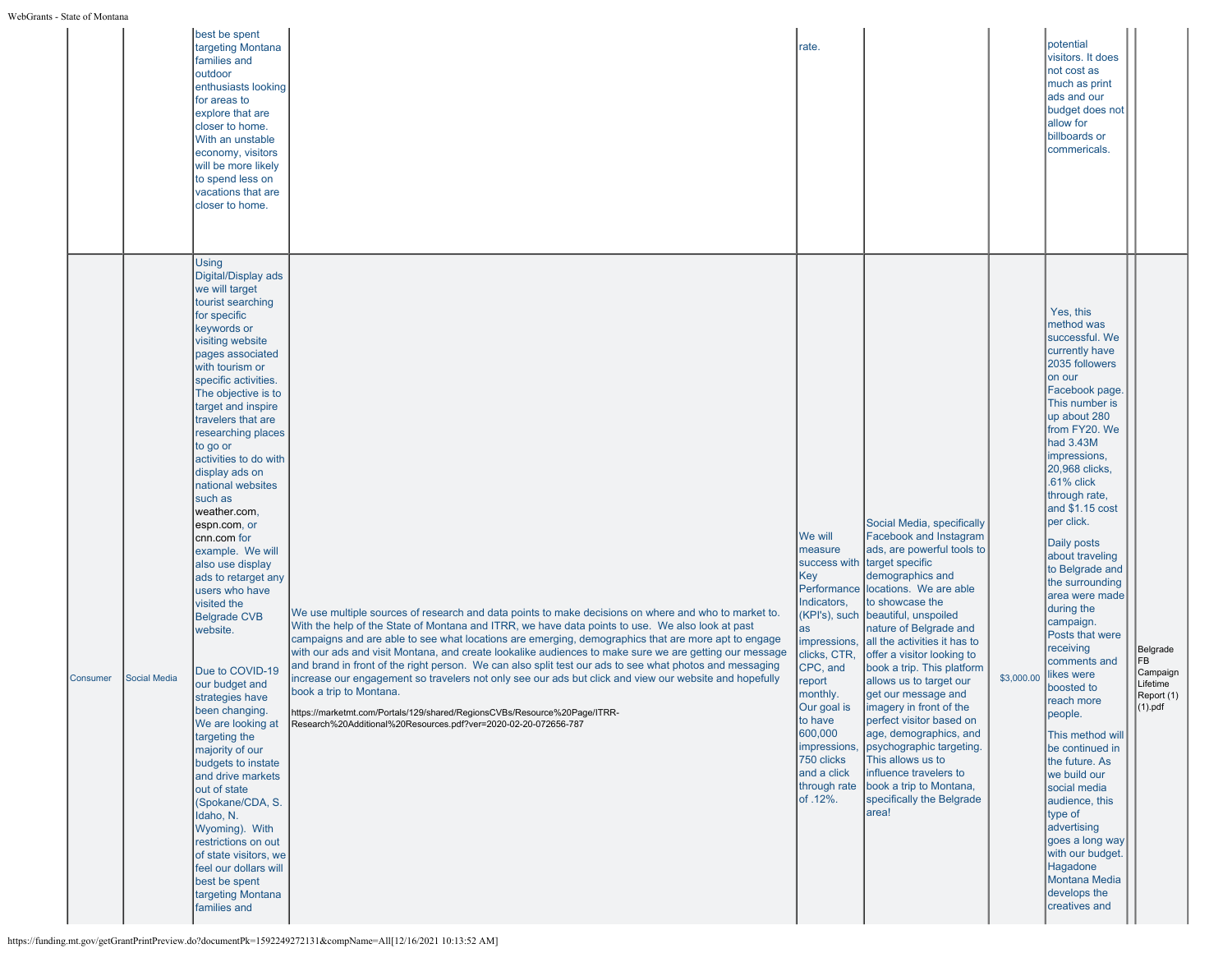|                      |                          | outdoor<br>enthusiasts looking<br>for areas to<br>explore that are<br>closer to home.<br>With an unstable<br>economy, visitors<br>will be more likely<br>to spend less on<br>vacations that are<br>closer to home.                   |                                                                                                                                                                                                     |                                                                                                                                                                                       |                                                                                                                                           |            | places them for<br>us. We have<br>been receving<br>more<br>engagement<br>with followers<br>and people<br>looking to travel<br>to our area.                                                                                                                                                                                                                                                                                                                                                                 |
|----------------------|--------------------------|--------------------------------------------------------------------------------------------------------------------------------------------------------------------------------------------------------------------------------------|-----------------------------------------------------------------------------------------------------------------------------------------------------------------------------------------------------|---------------------------------------------------------------------------------------------------------------------------------------------------------------------------------------|-------------------------------------------------------------------------------------------------------------------------------------------|------------|------------------------------------------------------------------------------------------------------------------------------------------------------------------------------------------------------------------------------------------------------------------------------------------------------------------------------------------------------------------------------------------------------------------------------------------------------------------------------------------------------------|
| Marketing<br>Support | Administration           | We will use the<br>20% alloted within<br>the guidelines of<br>the Rules and<br>Regulations.                                                                                                                                          | We plan to stay within the 20% alloted and within the guidelines of the Rules and Regulations.                                                                                                      | We will stay<br>within the<br>20% alloted<br>and within<br>the<br>guidelines of<br>the Rules<br>and<br>Regulations.                                                                   | We will use funds for<br>wages and any supplies<br>needed to put together<br>our plan and<br>Ipresentation.                               | \$3,620.00 | A total of<br>\$7,220.49 was<br>spent, which is<br>20% of the total<br>payments of<br>bed tax<br>received by the<br>organization.<br>We were<br>successful in<br>meeting our<br>overall objective<br>of staying within<br>the allowable<br>20% for the<br>Administration<br>budget. We will<br>continue to use<br>this marketing<br>method.                                                                                                                                                                |
| Marketing<br>Support | Opportunity<br>Marketing | Our strategy for<br>this method to to<br>use the funds<br>alloted for any<br>marketing that<br>comes up during<br>the course of the<br>fiscal year. We<br>plan to place a 1/4<br>page ad in the<br><b>West Yellowstone</b><br>guide. | Research would be done by asking the marketing company what rates/numbers they are seeing for the<br>funds we are providing for digital marketing. We would ask for numbers for any print material. | We plan to<br>place a<br>quarter page<br>ad in the<br>West<br>Yellowstone<br>guide. With<br>print we<br>would<br>measure by<br>how many<br>copies were<br>printed and<br>distributed. | We want to be able to<br>have the flexibility for<br>marketing opportunities<br>that come up after the<br>marketing plan is<br>submitted. |            | This method<br>was successful<br>We use these<br>funds for<br>projects that<br>come up<br>throughout the<br>year that are<br>not budgeted<br>for. We used<br>\$549.00 to<br>place a quarter<br>page ad in the<br>West<br>Yellowstone<br>quide. We feel<br>$$100.00$ that with so<br>many people<br>traveling to<br>Yellowstone<br>Park, an ad in<br>the West<br>Yellowstone<br>guide is<br>productive.<br>45,000 guides<br>are distributed.<br>We will continue<br>to use this<br>method in the<br>future. |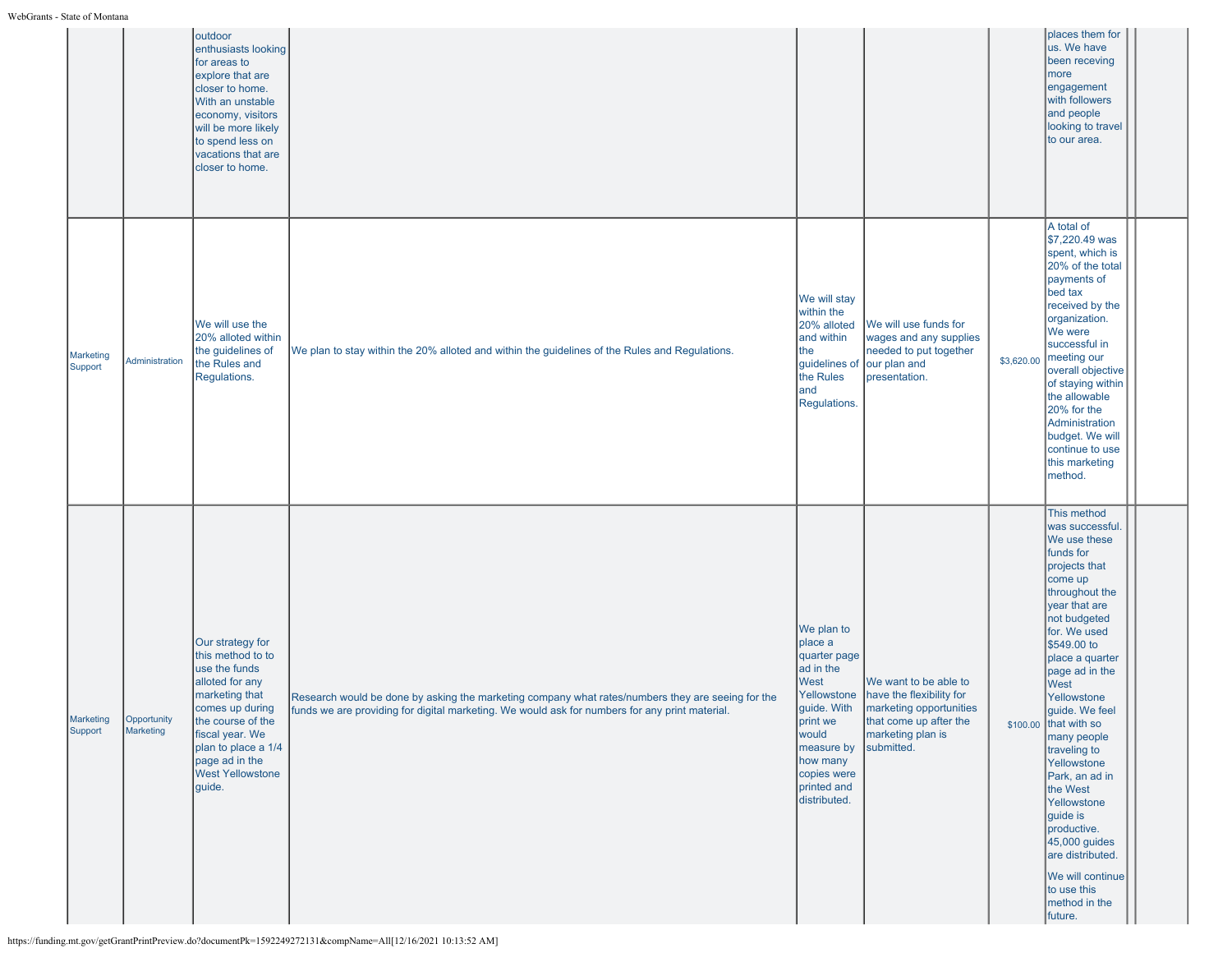| Marketing<br>Support | TAC/Governor'<br>Conference<br>meetings | Someone for our<br>organization will<br>attend all TAC<br>meetings and the<br><b>Governors</b>                                       |                                                                                                                                                                                                                                                  | Success will                                                                                                                                                                                                          | It is important to attend<br>the meetings as valuable<br>information is given to<br>help guide us when<br>putting together our plan                                                                                                                                                                                                                                                                             |             | This method is<br>always<br>sucessful.<br>Because of<br>Covid-19, we<br>did not travel as<br>much this year.<br>Kristi Gee,<br>CEO, Belgrade<br>Chamber of                                                                                                                                                                                                                                                                                                                                            |  |
|----------------------|-----------------------------------------|--------------------------------------------------------------------------------------------------------------------------------------|--------------------------------------------------------------------------------------------------------------------------------------------------------------------------------------------------------------------------------------------------|-----------------------------------------------------------------------------------------------------------------------------------------------------------------------------------------------------------------------|-----------------------------------------------------------------------------------------------------------------------------------------------------------------------------------------------------------------------------------------------------------------------------------------------------------------------------------------------------------------------------------------------------------------|-------------|-------------------------------------------------------------------------------------------------------------------------------------------------------------------------------------------------------------------------------------------------------------------------------------------------------------------------------------------------------------------------------------------------------------------------------------------------------------------------------------------------------|--|
|                      |                                         | Conference on<br>Tourism as<br>directed by the<br><b>TAC Rules and</b><br>Regulations.                                               | It is important that we are knowledgeable about brand recognition. Travel time and money is provided to<br>attend the meetings and conference. With our small budget this provided opportunites that we wouldn't<br>otherwise afford.            | by the<br>visitors<br>experience.<br>We plan to<br>stay withing<br>the<br>the Rules<br>and                                                                                                                            | be measured and making marketing<br>decisions. Updates from<br>MOTBD are help us gain<br>knowledge on best<br>practices. The<br>Governor's Conference<br>is an excellent resource<br>guidelines of for gaining knowledge on<br>where the State of<br>Montana is planning for<br>Regulations. their own marketing plan.<br>Speakers and break out<br>sessions give us new<br>ideas and, again best<br>practices. | \$1,000.00  | Commerce/CVB<br>attended the in<br>person<br>meetings in<br>June to present<br>the FY22<br>Marketing Plan.<br>We will continue<br>this method.<br>There is much<br>value in<br>attending the<br>Governor's<br>Conferece and<br>TAC meetings<br>and summits.<br>The funds<br>provided by this<br>method help our<br>small CVB to<br>cover travel<br>costs.                                                                                                                                             |  |
| Marketing<br>Support | <b>Joint Ventures</b>                   | We want to<br>possibly<br>collaborate with<br>another CVB or<br>Yellowstone<br>Country on a Joint<br>Venture to<br>promote our area. | Joint Venture programs leveage funds by getting more for your money. While we do put a significant<br>amount of our budget into a digital marketing campaign, Joint Venture programs allow a way to get into<br>Imore markets and other mediums. | At this time,<br>we do not<br>have a Joint<br>Venture set<br>up at this<br>time. We<br>would<br>measure<br>success by<br>that we<br>would<br>receive. We<br>would<br>compare the<br>data to other<br>data we<br>have. | Because our budget is<br>small a joint venture is<br>the perfect way to be<br>the analytics able to contribute to a<br>project that we would not<br>be able to participate in.                                                                                                                                                                                                                                  | \$18,320.00 | In FY21, this<br>method was not<br>successful. We<br>did not find a<br>joint venture to<br>participate in.<br>Because our<br>budget was<br>smaller this<br>year, we were<br>cautious with<br>our funds.<br>We will continue<br>to use this<br>$$100.00$ method in the<br>future. It is<br>important to<br>participate in<br>joint ventures<br>as it helps<br>stretch our<br>small budget<br>even further.<br>We will be able<br>to give Belgrade<br>more exposure<br>with a joint<br>venture project. |  |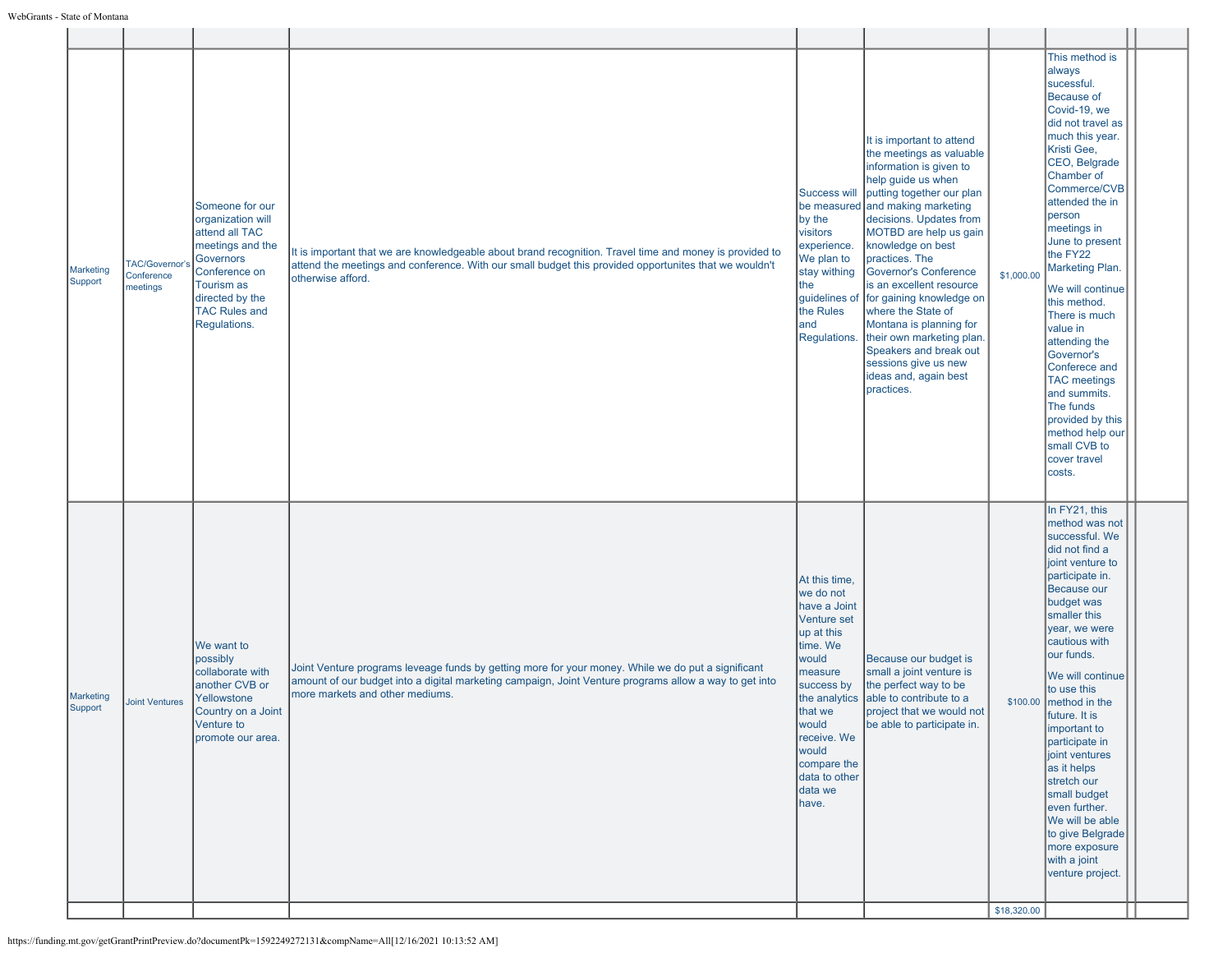# *Markething Method Evaluation Attachments*

| <b>Attachment 1</b>  | FY21 B2A.xlsx       |
|----------------------|---------------------|
| <b>Attachment 2</b>  | FY21 Pie Chart.xlsx |
| <b>Attachment 3</b>  |                     |
| <b>Attachment 4</b>  |                     |
| <b>Attachment 5</b>  |                     |
| <b>Attachment 6</b>  |                     |
| <b>Attachment 7</b>  |                     |
| <b>Attachment 8</b>  |                     |
| <b>Attachment 9</b>  |                     |
| <b>Attachment 10</b> |                     |
|                      |                     |

# *Marketing Method Budget*

| <b>Marketing Segment</b> | <b>Marketing Method</b>            | Bed tax funded budget | Non bed tax funded budget (optional) |
|--------------------------|------------------------------------|-----------------------|--------------------------------------|
| Consumer                 | <b>Online/Digital Advertising</b>  | \$17,000.00           | \$0.00                               |
| Consumer                 | Social Media                       | \$10,500.00           | \$0.00                               |
|                          |                                    | \$27,500.00           | \$0.00                               |
| <b>Marketing Support</b> | Opportunity Marketing              | \$2,100.00            | \$0.00                               |
| <b>Marketing Support</b> | TAC/Governor's Conference meetings | \$1,000.00            | \$0.00                               |
| <b>Marketing Support</b> | <b>Joint Ventures</b>              | \$100.00              | \$0.00                               |
| Marketing Support        | Administration                     | \$5,620.00            | \$0.00                               |
|                          |                                    | \$8,820.00            | \$0.00                               |
|                          |                                    | \$36,320.00           | \$0.00                               |

## *Miscellaneous Attachments*

| <b>Description</b>         | File Name                        | <b>File Size</b> |
|----------------------------|----------------------------------|------------------|
| Budget vs Actual Pie Chart | Budget vs. Actual Pie Chart.xlsx | <b>18 KB</b>     |

# *Reg/CVB Required Documents*

| <b>Description</b>                                                                                                                                                                                                                   | File Name                        | <b>File Size</b> |
|--------------------------------------------------------------------------------------------------------------------------------------------------------------------------------------------------------------------------------------|----------------------------------|------------------|
| $\blacksquare$ . The contract of the contract of the contract of the contract of the contract of the contract of the contract of the contract of the contract of the contract of the contract of the contract of the contract of the |                                  |                  |
| Required Documents for Bed Tax Grant                                                                                                                                                                                                 | Required Documents for Grant.pdf | 128 KB           |